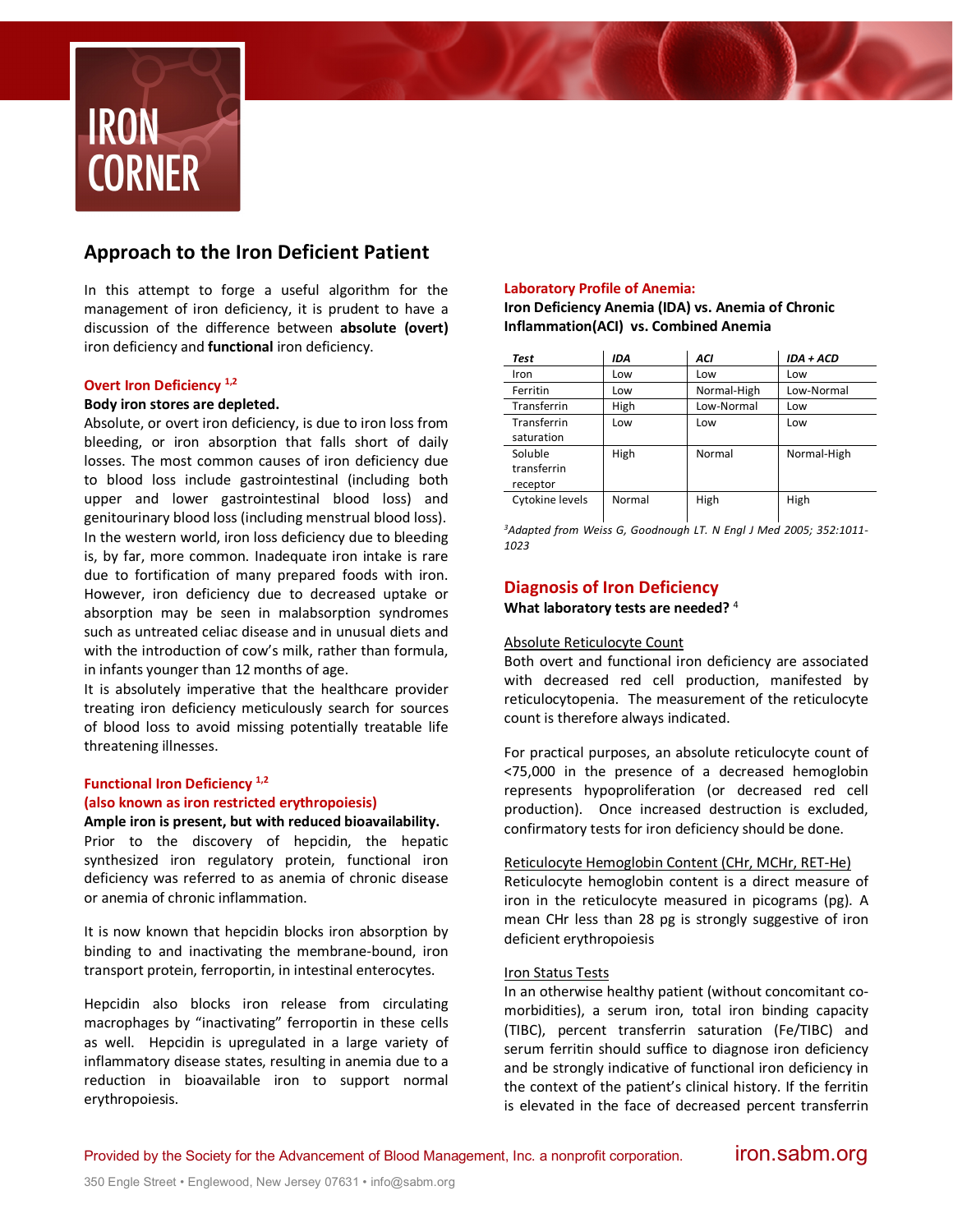

saturation, a C-reactive protein as an indicator of inflammation may be useful in demonstrating that a normal or elevated ferritin is due to inflammation rather than normal iron stores..

## Mean Corpuscular Volume (MCV)

The MCV can be helpful as well; however, the test lacks both sensitivity and specificity. Many patients with iron deficiency, both overt and functional, may have a normal MCV while a decreased MCV may be seen with certain hemoglobinopathies, e.g. thalassemia.

#### **When should labs be drawn?**

These tests are best done fasting. There is a diurnal variation of iron levels and recent food intake can markedly affect the serum iron level, that, in turn, affects the transferrin saturation.

#### **Symptomatic Diagnosis**

If long standing iron deficiency is suspected, a simple question about ice craving (pagophagia) can be a useful screening assessment for iron deficiency. Classical physical findings include a glasslike tongue and ridged fingernails (Mees' lines).

*For more information please visit the following page on this website: Laboratory Studies in the Diagnosis of Iron Deficiency, Latent Iron Deficiency and Iron Deficient Erythropoiesis*

## **Management of Absolute Iron Deficiency**

#### **Oral Iron Therapy**

Consideration of oral iron remains the standard of care for the initial treatment of uncomplicated iron deficiency. A variety of enteric iron preparations are available without prescription but have been shown to vary in gastrointestinal tolerability. Listed in order of DECREASING adverse event percentage: Ferrous fumarate, ferrous sulfate, ferrous gluconate, ferrous glycine sulfate, iron protein succinylate and ferrous sulfate mucoprotease. $6$  Efficacy is probably equivalent.

Clinicians learn during training that oral iron is *well tolerated*. However, many patients complain of mild to significant adverse events and are not able to continue oral iron therapy.<sup>6</sup>

These adverse events include <sup>6</sup>:

- stomach cramping
- constipation or diarrhea
- constant metallic taste
- nausea
- sticky stool that is green and malodorous
- abdominal bloating

Compared to intravenous iron, oral iron is far less efficacious, takes considerably longer to work, and is ineffective in the presence of  $7$ :

- chronic diseases such as inflammatory bowel disease and other inflammatory processes
- chronic renal failure
- malabsoption disorders
- malignancies

Enteric iron replacement may be inadequate, even if tolerated, if the rate of blood loss, and therefore iron loss, exceeds the patient's maximum rate of daily iron absorption with optimal oral iron replacement<sup>7</sup>: This may be seen due to a reduction in iron absorption secondary to bariatric surgery or malabsorption, or significant chronic blood loss such as from gastrointestinal pathology or dysfunctional uterine bleeding.

Oral iron is contraindicated in inflammatory bowel disease where it is directly toxic to the intestinal endothelium exacerbating the inflammation. *For more information please visit: Treatment options: Oral Iron*

#### **Intravenous (IV) Iron Therapy**

IV iron therapy is indicated for any patient in whom enteric iron replacement is ineffective or not tolerated. In addition, since the response to parenteral iron is much faster, clinical circumstances such as an urgent need for surgery, might dictate the medical necessity of intravenous iron. There are currently five IV iron preparations available in the US. These include:

- Low molecular weight iron dextran (LMW ID)
- ferric gluconate (FG)
- iron sucrose (IS)
- ferumoxytol
- iron carboxymaltose

*For more information please visit the following page on this website: Treatment options: IV Iron*

Provided by the Society for the Advancement of Blood Management, Inc. a nonprofit corporation. **iron.sabm.org**